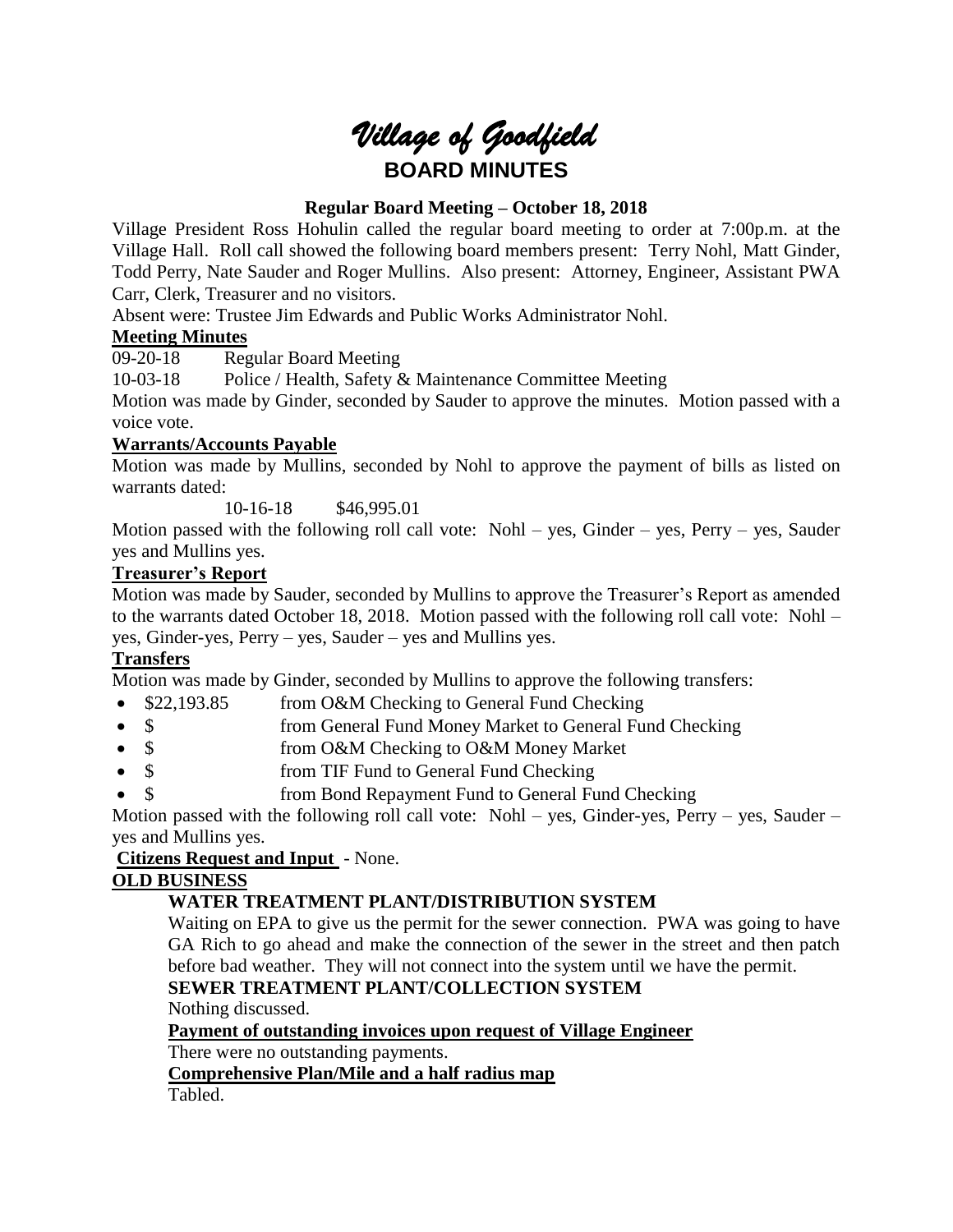#### **Storm Sewer / Sanitary Sewer SE Development**

Nothing discussed.

#### **Barn III Dinner Theater**

# **1. Annexation**

Public Hearing will be set for November  $15<sup>th</sup>$ , prior to Regular Board Meeting.

#### **Website Update**

Trustee Nate Sauder is still checking into this. If we use Wix and they host our domain name it would cost approximately \$14.00/month. Nate will have a more detailed update next month.

#### **Adopt International Commercial Building Code**

Tabled.

#### **Alley between Thomas/Zobrist**

Engineer Yockey is working on the easement plats. The alley is 33' and the vacation of 28' will go to Zobrist and 5' to Thomas. Engineer thought 23' easement would be on Zobrist side. Engineer is getting title work done on these properties. Normally an easement is split evenly, but properties owners have agreed to split it this way.

## **Timberline Watermain Extension Update**

Seeding still needs to be completed.

#### **Ingress/Egress Easement for Sanitary Sewer Trunk Main**

Engineer Yockey prepared easement plats for this. One for Barn III and one for AMG Real Properties LLC. These plats were sent to Josh for review. then they will be sent to Attorney Gronewold to prepare the easement documents.

#### **Tax Increment Financing Review**

Nothing discussed.

**Consolidated Election**

Nothing discussed.

**Solar Energy Code**

Tabled.

#### **Village Hall Sign**

Assistant PWA Carr discussed the quotes on the lighted digital sign. Sign cost would be \$9,000 - \$16,000 depending on the sign. Zeller's quote for getting install is approximately \$1,833. Consensus of the Board was to get a few quotes and bring to next month's meeting. This would be a project that the Goodfield Community Club may be willing to help with.

#### **NEW BUSINESS**

# **Compensation for Village Trustees/Village President**

Motion was made by Ginder, seconded by Mullins to increase compensation for Trustees to \$150/month and Village President to \$600/month. Motion passed with the following roll call vote: Nohl – yes, Ginder yes, Perry – yes, Sauder – yes and Mullins yes.

#### **Annual Treasurer's Report**

Motion was made by Nohl, seconded by Ginder to approve the Annual Treasurer's Report as presented. Motion passed with the following roll call vote: Nohl – yes, Ginder yes, Perry – yes, Sauder – yes and Mullins yes.

# **Police Protection**

Nothing discussed.